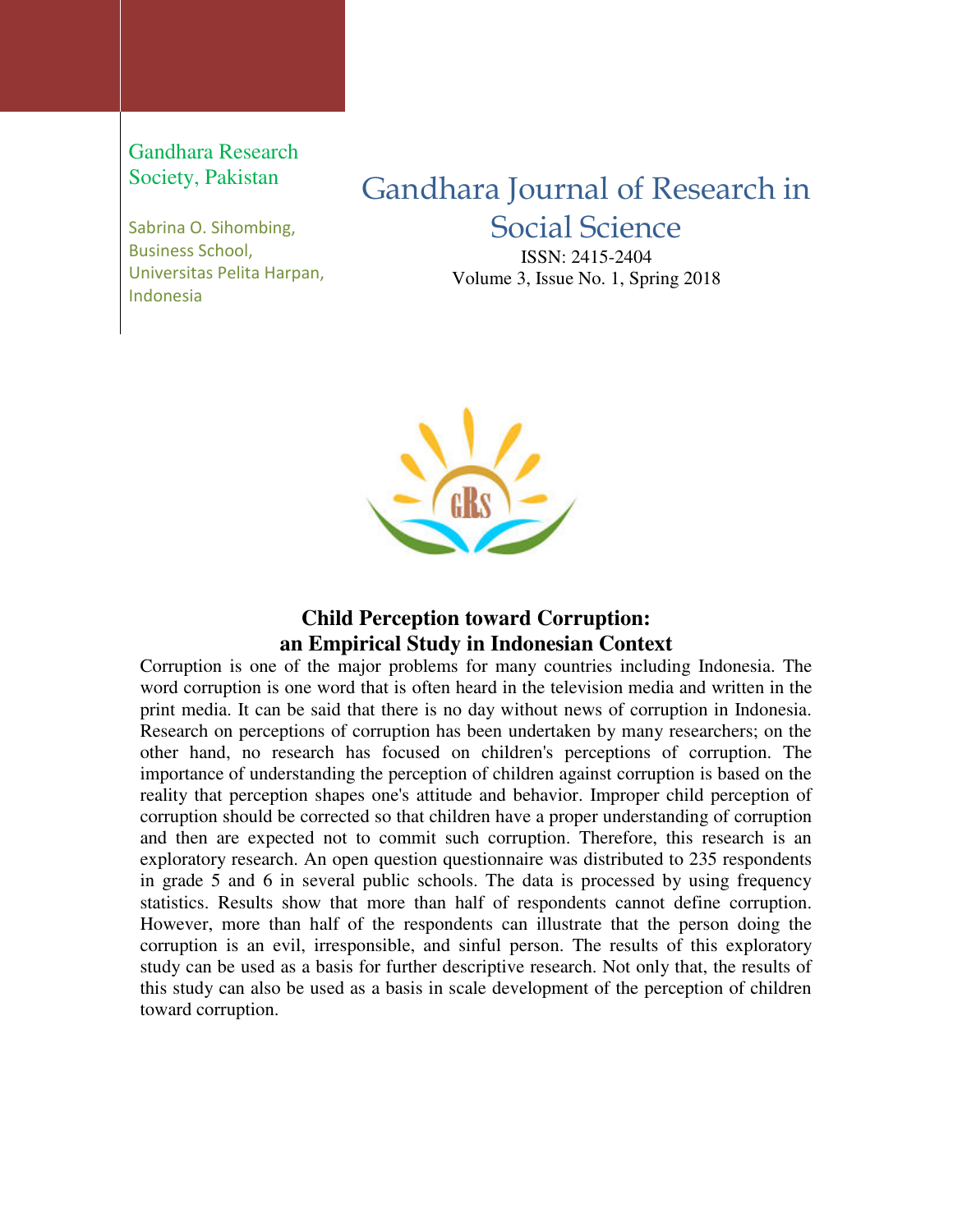#### **Child Perception toward Corruption: an Empirical Study in Indonesian Context**

Sabrina O. Sihombing

#### **INTRODUCTION**

Corruption is one of the main problems facing the Indonesian nation over the years (e.g., Maulana & Situngkir, 2013; Dick & Mulhollamd, 2010; McLeod, 2000). The word of corruption is a word almost daily reported on television, newspapers, social media, and others. News of arrest of state officials as a result of corruption becomes something that seems common. Chairman of the House of Representatives, Governors, Regents, Mayors, and many others officials or politicians are examples of those whose have been arrested in connection with corruption. Efforts have been made by the government to prevent corruption from becoming systemic. One such effort is prevention through a transparent system of governance and accountability. Furthermore, the Corruption Eradication Commission of the Republic of Indonesia (commonly abbreviated as KPK) established in 2002 is a state institution established with the aim of improving the efficiency and effectiveness of efforts to eradicate corruption.

In relation to the society, education on corruption has been introduced and delivered to elementary school students up to senior high school students. This effort is a basic effort that is expected to form children into adults who will not commit corruption. Though many research about corruption has been conducted (e.g., Melgar et al., 2010; Andersson & Heywood, 2009; De Maria, 2008; Van de Walle, 2008; Sulistyowati, 2007), but very rarely do studies relate to children's perceptions of corruption. In fact, understanding the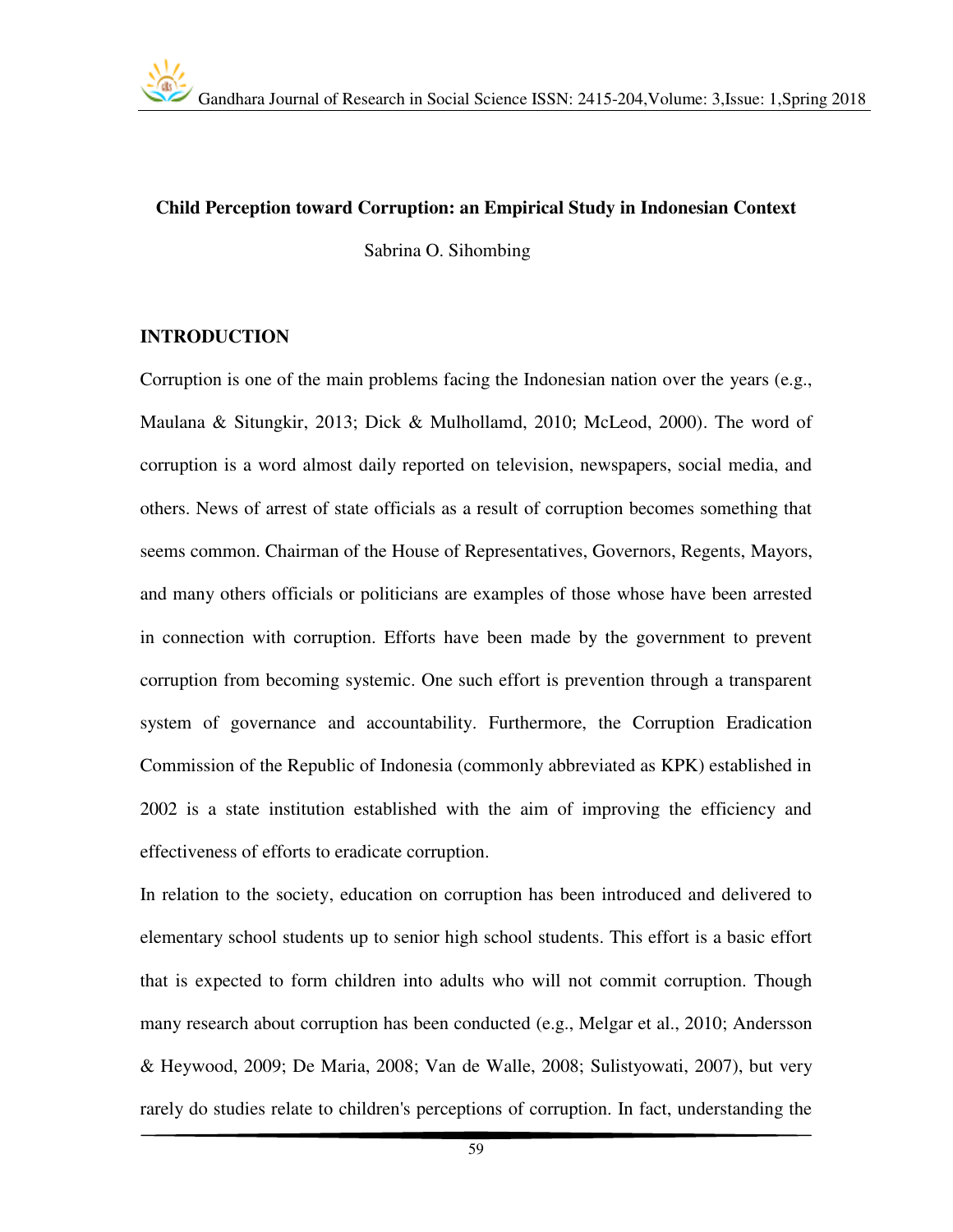

perception of children about corruption is important in particular whether they understand corruption itself. moreover, perception can shape attitudes and behavior of individuals. Perception is related to any stimulus that can be accepted by one's five senses which will then be processed to be interpreted.

Perception is important because perception is influenced by the individual's ability to receive, organize, and interpret stimuli. Perception can be described as how we see the world around us (Schiffman & Wisenblit, 2015). Everyone can see the same stimulus but can then be interpreted to be different for those people. Specifically, perception is about subjective understanding and not objective realitities (Schiffman & Wisenblit, 2015). Therefore, understanding perception is important as perception as the basis for behavioral formation. Thus, this study will focus on elementary school children because at the age of primary school children can already associate any form of behavior with the concept of right-wrong or good-bad. Furthermore, at this age the child can understand the reasons underlying a rule. Based on the research problem above, then the research question of this study is as following: "What is the child's perception of corruption in Indonesian context?"

Corruption is a global phenomenon (Hodgson & Jiang, 2007; Cameron et al., 2005). There are several ways to define corruption. Researchers defines corruption as the illegal, or unauthorized, profiteering by officials who exploit their positions for personal gain (Blackburn, Bose, & Haque, 2004; Drury et al., 2006). The term corruption covers a broad range of human actions including bribery, nepotism, theft, and many other misappropriate behavior (Drury *et al*., 2006).

60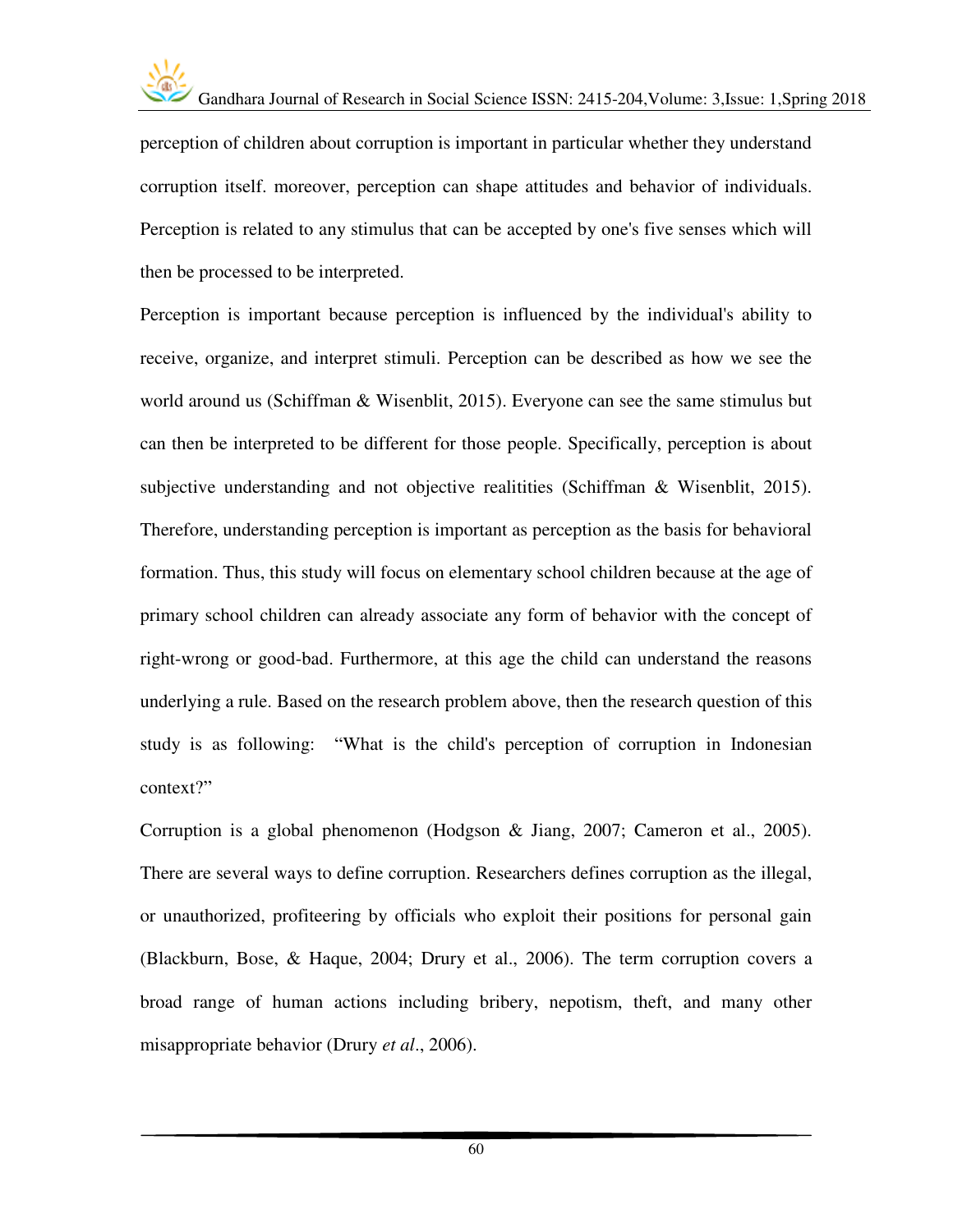In Indonesian context, the reporting of corruption in Indonesia is often associated with regional heads and political parties. The reporting of corruption by regional heads has increased in line with the planned direct election of regional heads in Indonesia in 2018. Specifically, The General Elections Commission of the Republic of Indonesia has set the date of voting for the regional head elections simultaneously in 2018 on 27 June 2018. There are 171 regions that follow elections 2018. However, Table 1 shows the number of regional heads that include the governors, mayors, district heads and vice regents that have been arrested by the Corruption Eradication Commission (KPK).





Source: Lee (2018)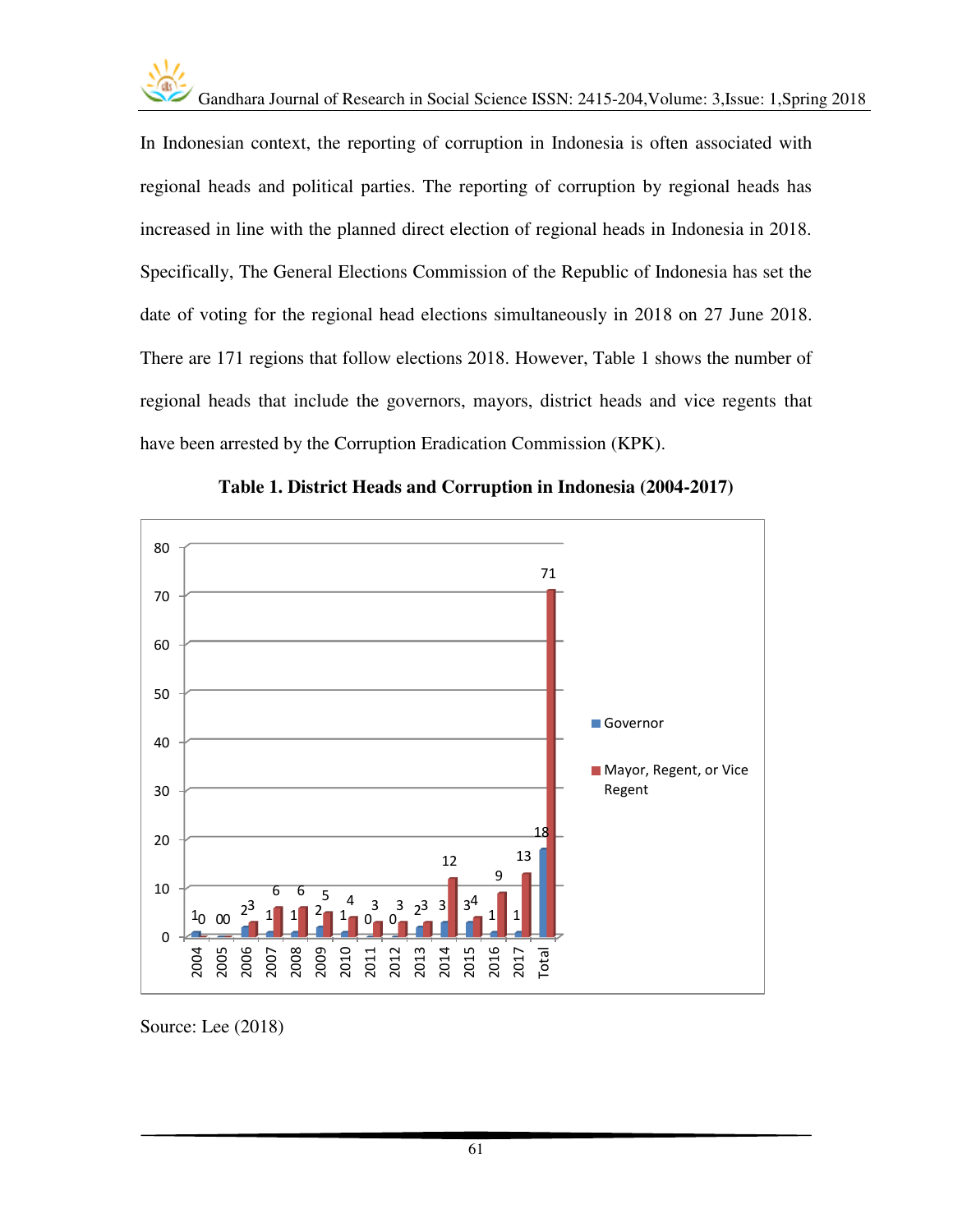

Corruption in Indonesia has become a systemic phenomenon and is firmly rooted in may areas such as government and also society. The birth of KPK in 2002 is based on the thought that corruption is extraordinary crime. This label are considered appropriate for the Indonesian context, given the corrupt power of corrupt practices has reached a high level. Table 2 shows the efforts undertaken by the KPK in efforts to combat corruption in Indonesia.

| 2015             | 2016           | 2017           | Total          |
|------------------|----------------|----------------|----------------|
| 87               | 96             | 114            | 962            |
| 67               | 99             | 118            | 685            |
| 62               | 76             | 94             | 559            |
| 38               | 71             | 73             | 461            |
| 38               | 81             | 76             | 490            |
|                  |                |                |                |
|                  |                |                |                |
| 2015             | 2016           | 2017           | Total          |
| 19               | 23             | 20             | 62             |
|                  |                |                |                |
| 3                | $\overline{2}$ | $\overline{0}$ | 5              |
| $\overline{7}$   | 10             | 43             | 60             |
| 3                | $\mathbf{1}$   | 3              | 7              |
| $\boldsymbol{0}$ | $\overline{3}$ | $\mathbf{1}$   | $\overline{4}$ |
|                  |                |                |                |

**Table 2. Combating corruption by the KPK in figures**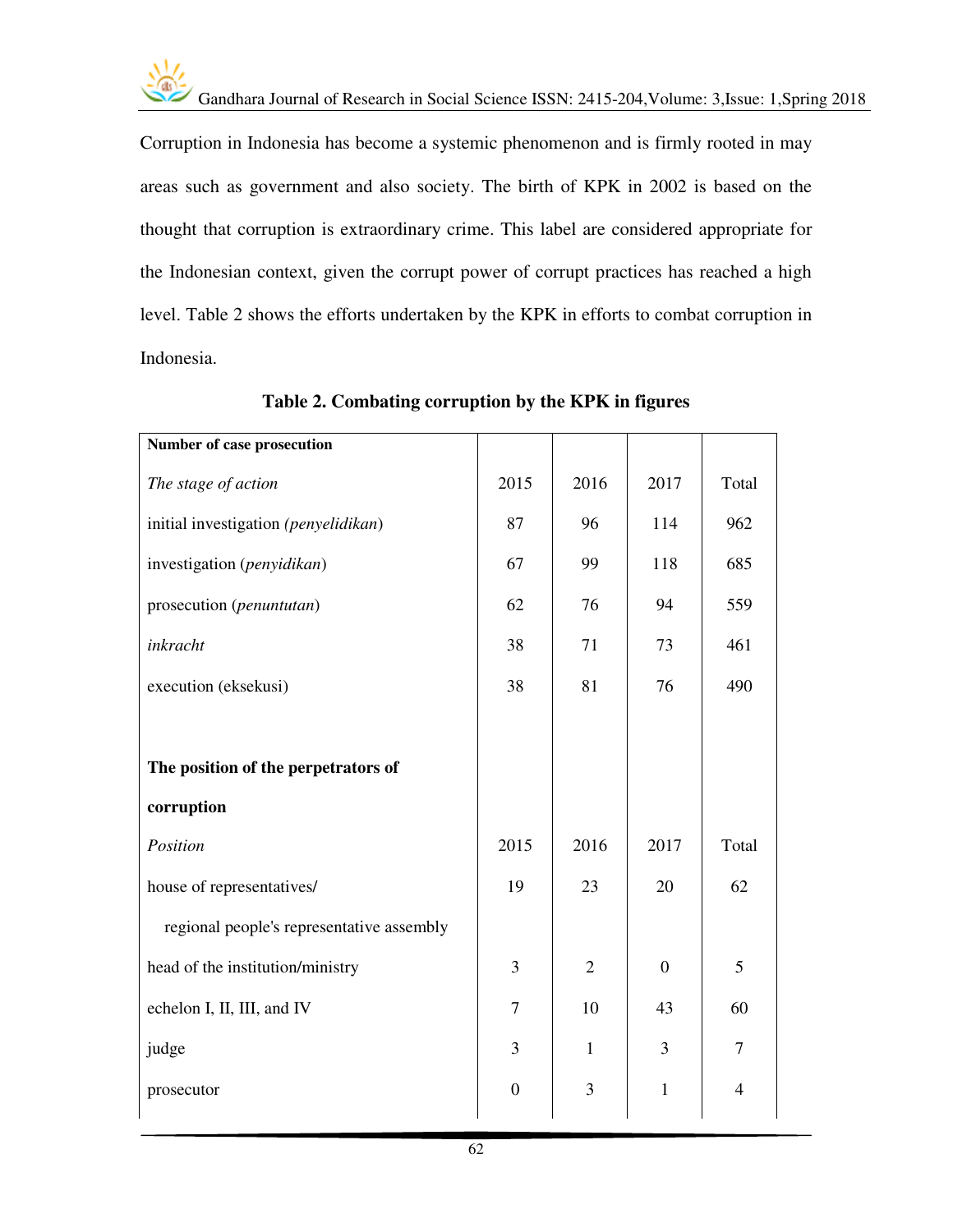| police                          | $\boldsymbol{0}$ | $\boldsymbol{0}$ | $\boldsymbol{0}$ | $\overline{0}$ |
|---------------------------------|------------------|------------------|------------------|----------------|
|                                 |                  |                  |                  |                |
| <b>Types of cases</b>           |                  |                  |                  |                |
| Cases                           | 2015             | 2016             | 2017             | Total          |
| procurement of goods / services | 14               | 14               | 15               | 43             |
| permissions                     | $\mathbf{1}$     | $\mathbf{1}$     | $\overline{2}$   | $\overline{4}$ |
| bribery                         | 38               | 79               | 93               | 210            |
| extortion                       | $\mathbf{1}$     | $\mathbf{1}$     | $\boldsymbol{0}$ | $\overline{2}$ |
| misappropriation of budget      | $\overline{2}$   | $\mathbf{1}$     | $\mathbf{1}$     | $\overline{4}$ |
| money laundering                | $\mathbf{1}$     | 3                | 6                | 10             |

Table 2 shows that the Corruption Eradication Commission (Komisi Pemberantasan Korupsi / KPK) conducted a number of investigations and investigations of corruption cases over 2017 more than in 2016 and earlier data. Specifically, during 2017, the KPK conducted 114 investigations of corruption cases, 118 case investigations, and 94 corruption prosecution activities. Not only that, the number of corruption cases that have been successfully handled to a permanent legal force or incracht, in 2017 also increased. The late 2017 record released by KPK concludes that bribery cases continue to dominate corruption cases handled by this institution. Recorded, there are 93 bribery cases handled by KPK in 2017. This number increased from 79 cases in 2016.

The KPK also noted, during 2017, most corruption perpetrators came from central and local government bureaucratic officials. There are 43 corruption cases involving echelon 1 to 4. Officers from the private sector are involved in 27 cases. In third place, DPR and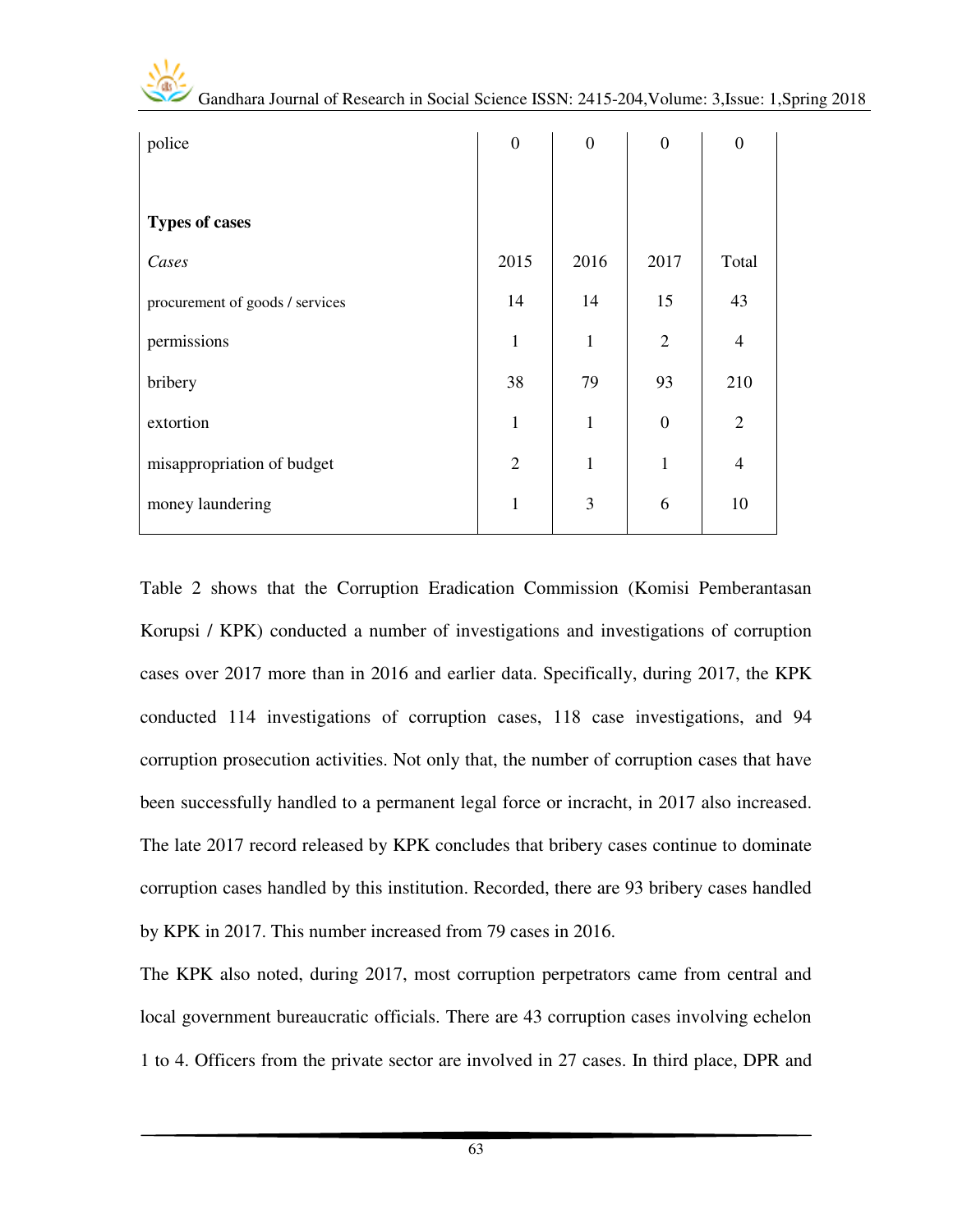DPRD members are stuck in 20 cases. While 12 other cases concern the head of the region.

Since 1995, Transparency International has published a Corruption Perception Index (CPI) each year that ranked countries in the world based on public perceptions of corruption in. Specifically, CPI is a composite index that measures public perception of corruption in the countries of the world. CPI describes the various determinants such as public services, legal certainty, and the ease of doing business, the relationship between politics and business, and others [\(www.transparency.org,](http://www.transparency.org/) 2017). Since its launch in 1995 the CPI has been used by many countries as a reference to the situation of periodic per year corruption.

In a recent survey conducted by Transparency International, Indonesia ranked 96 (from 180 countries in the world) on the Corruption Perceptions Index 2017. The score obtained by Indonesia in the index list is 37 (Table 3), still the same as the score obtained by Indonesia in the previous year. CPI report uses score from  $0 - 100$ . The value of 0 means that a country is perceived as highly corrupt and a 100 means that a country is perceived as very clean. Furthermore, a country's rank indicates its position relative to the other countries included in the index.

|  |  |  | Table 3. CPI scores (2012-2017) |
|--|--|--|---------------------------------|
|--|--|--|---------------------------------|

| Country           | 2012 | 2013 | 2014 | 2015      | 2016 | 2017 |
|-------------------|------|------|------|-----------|------|------|
| Singapore         | 87   | 86   | 84   | 85        | 84   | 84   |
| Brunei Darussalam | 55   | 60   | NA   | <b>NA</b> | 58   | 62   |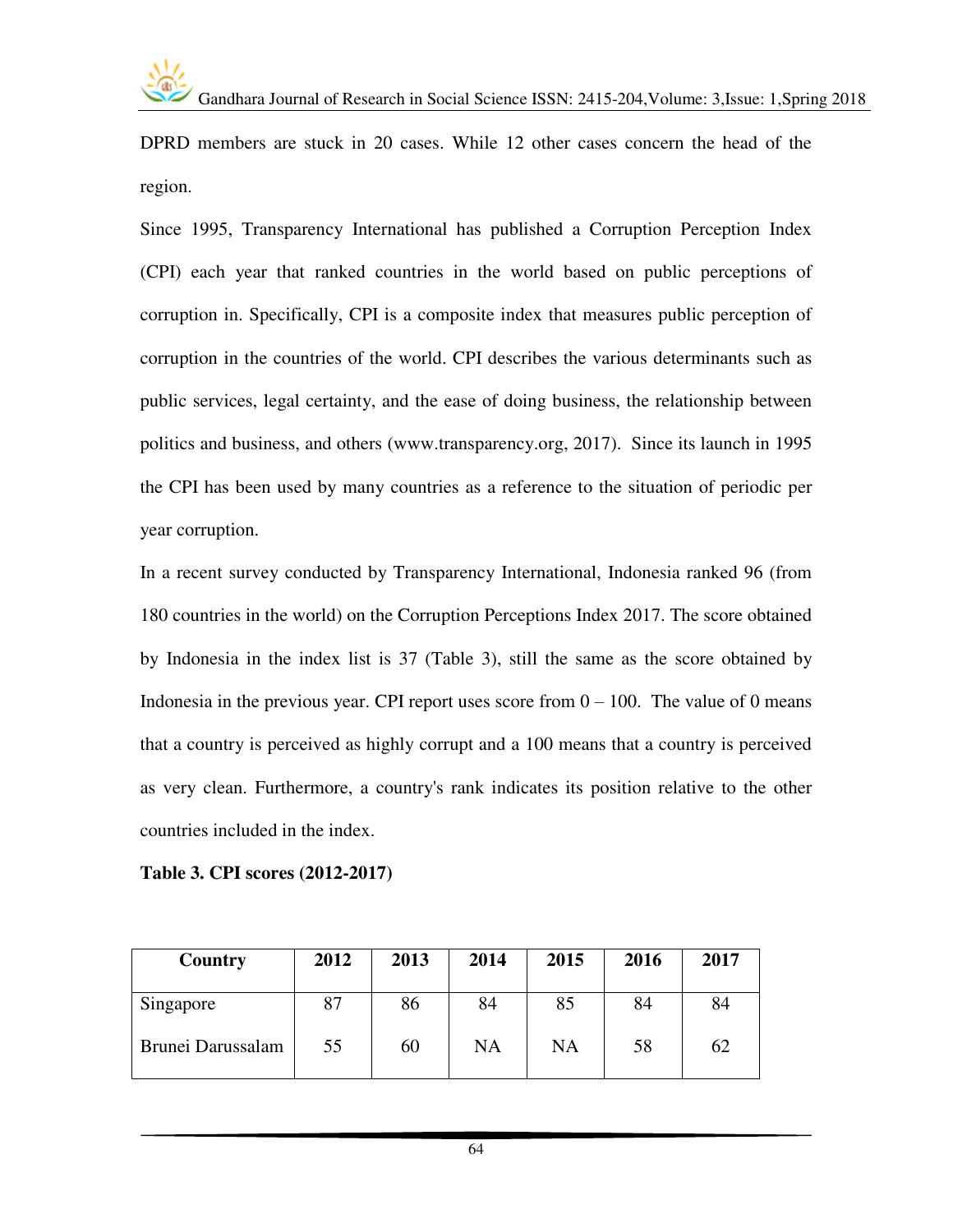| Malaysia         | 49 | 50 | 52 | 50 | 49 | 47 |
|------------------|----|----|----|----|----|----|
| Thailand         | 37 | 35 | 38 | 38 | 35 | 37 |
| Philippina       | 34 | 36 | 38 | 35 | 35 | 34 |
| <b>Indonesia</b> | 32 | 32 | 34 | 36 | 37 | 37 |
| Vietnam          | 31 | 31 | 31 | 31 | 33 | 35 |
| Myanmar          | 15 | 21 | 21 | 22 | 28 | 30 |
|                  |    |    |    |    |    |    |

*Source[: www.transparency.org \(](http://www.transparency.org/)2017)* 

## **MATERIALS AND METHODS**

An exploratory study was conducted in this research. The main reason for applying this type of research is because fewer phenomenons were understood in understanding child perception toward corruption. The sampling design was be purposive sampling with two main criteria, i.e. students at grade 5 or 6 from national school (private school) and public school. The sample size involved 235 students from public schools. Data was then analyzed through descriptive statistics (i.e., frequency). The research process is described in Figure 1.

**Figure 1. Research process**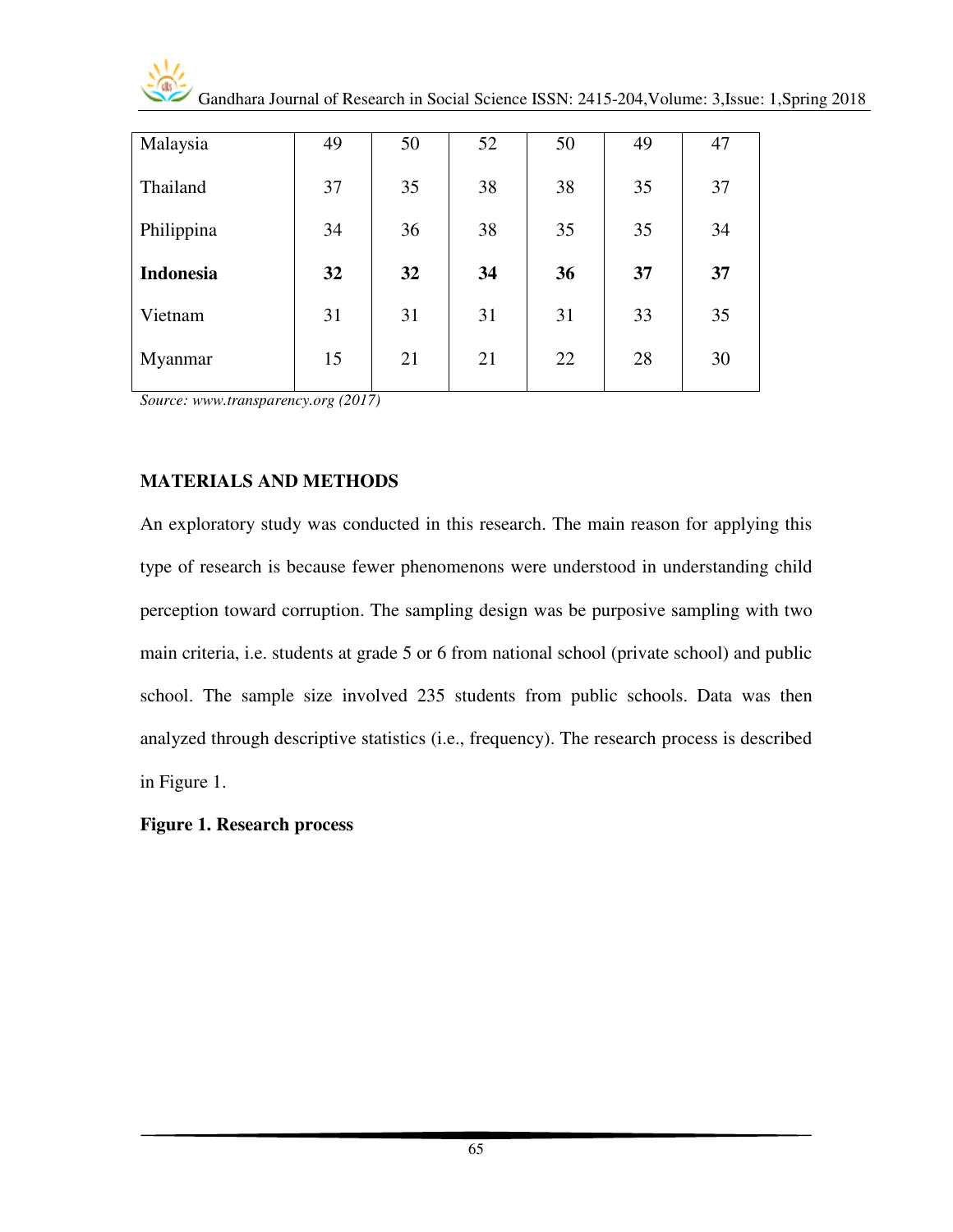



#### **RESULTS**

A total of 235 usable questionnaires with open questions were distributed to state schools in the Tangerang area. There is no particular reason for the selection of Tangerang area other than the reason for the location close to the researcher so it is easier to distribute the questionnaire. The entire questionnaire was given to students in grades 5 and 6. Specifically, more than sixty percent (60.4%) of respondents came from grade 6 and the rest of the 5th grade (39.6%). All respondents come from 3 public elementary schools.

In the questionnaire they were asked to define what corruption was. A total of 10 out of 235 children did not write down the meaning of corruption. Many of the answers are not profoundly, only a short statement. In addition to not only brief, respondents write the meaning of corruption with a variety of answers. For the remaining 225 questionnaires, they define corruption as an act that harms others, eat other people's money, and steal people's money, bribe, and others. The large number of answers provided so that the results of frequency statistics show that only 3 answers answered by more than 10 percent of respondents. Specifically, 38 respondents perceived corruption as embezzlement of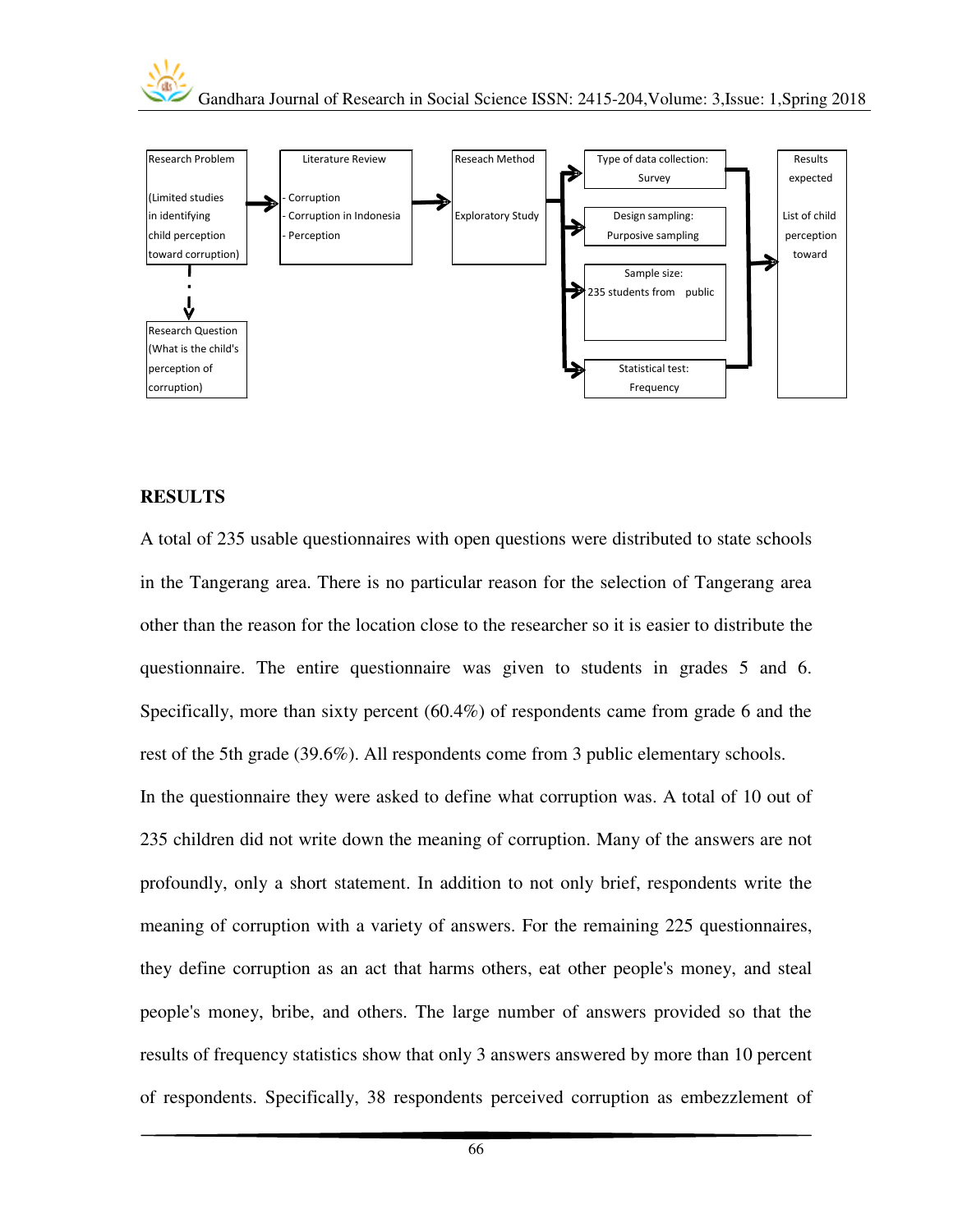

state money. Furthermore, 34 respondents interpreted corruption as taking away the rights of others and as many as 26 respondents answered corruption as a misappropriation or embezzlement of money for personal gain (Table 4).

## **Table 4. Definition of Corruption**

| Definition of corruption is      | Frequency     |
|----------------------------------|---------------|
|                                  | (percentage)  |
| Embezzlement of state money      | 38 $(16.8\%)$ |
| Taking the rights of others      | $34(15.1\%)$  |
| abuse of money for personal gain | $26(11.5\%)$  |

Not many respondents write the definition of corruption with complete sentences. Some of them write as follows:

*Korupsi adalah perbuatan yang memperkaya diri sendiri atau orang lain atau perusahaan. Perbuatan itu dilakukan dengan tidah sah sehingga dapat merugikan keuangan negara* (Respondent A, Grade 5). Corruption is an act that enriches itself or others or the company. The act was done illegally so that it could harm the state finances.

*Orang yang mencuri uang orang atau negara tanpa sepengetahuan siapa-siapa dan mereka ini melakukan kecurangan dan sama saja mereka telah berbohong dan "makan" uang yang bukan hak kita* (Responden B, Grade 6). People who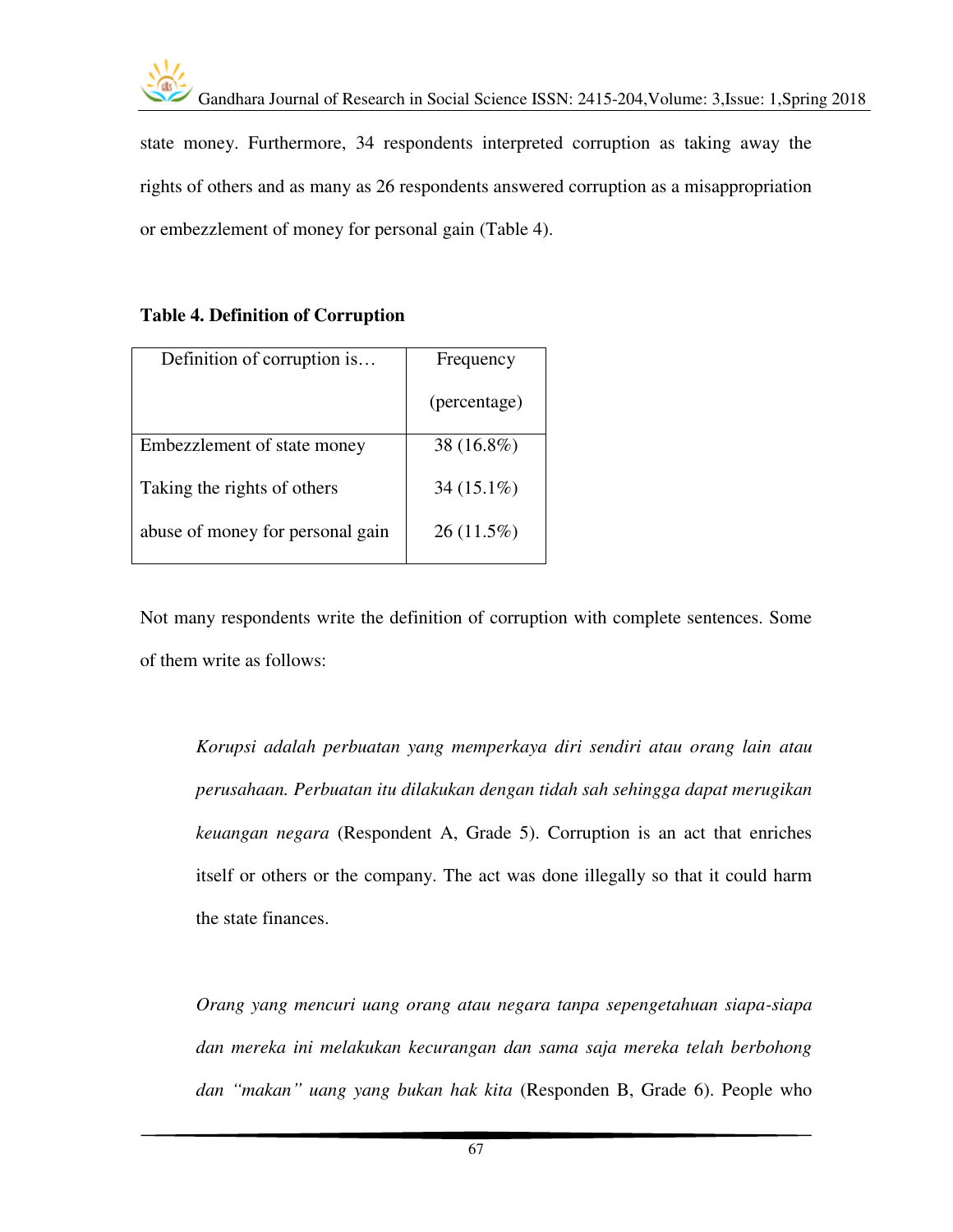steal money or country people without anyone's knowledge and they cheat and it means they lie and "eat" money that is not ours.

However, respondents' answers also show that some of them are not very well understood with the words of corruption. For example, they define corruption as follows:

*Menurut pendapat saya, korupsi itu licik dalam perbuatannya* (Respondent C, Grade 6). In my opinion, corruption is cunning in his deeds.

*Menurut pendapat saya, korupsi adalah memakan uang haram* (Respondent D,

Grade 6). In my opinion, corruption is eating forbidden money.

When asked about their perceptions of corrupt people, these children are better able to answer than questions related to the definition of corruption. All 235 distributed questionnaires were filled with the specific questions. However, only 3 answers answered more than 10 percent of respondents (Table 5). The rest, the answer are varies. Almost a third of respondents answered that the person who did the corruption was evil person. The other answer is that people who do corruption are irresponsible people and sinners. The other respondents' answers are diverse, including those of lax, cheat, sly, greedy, dishonest, and others.

**Table 5. Perception of People who do Corruption** 

| People who do corruption are | Frequency      |
|------------------------------|----------------|
|                              | (percentage)   |
| Evil people                  | 66 $(28.08\%)$ |
| Not responsible person       | 34 (14.5%)     |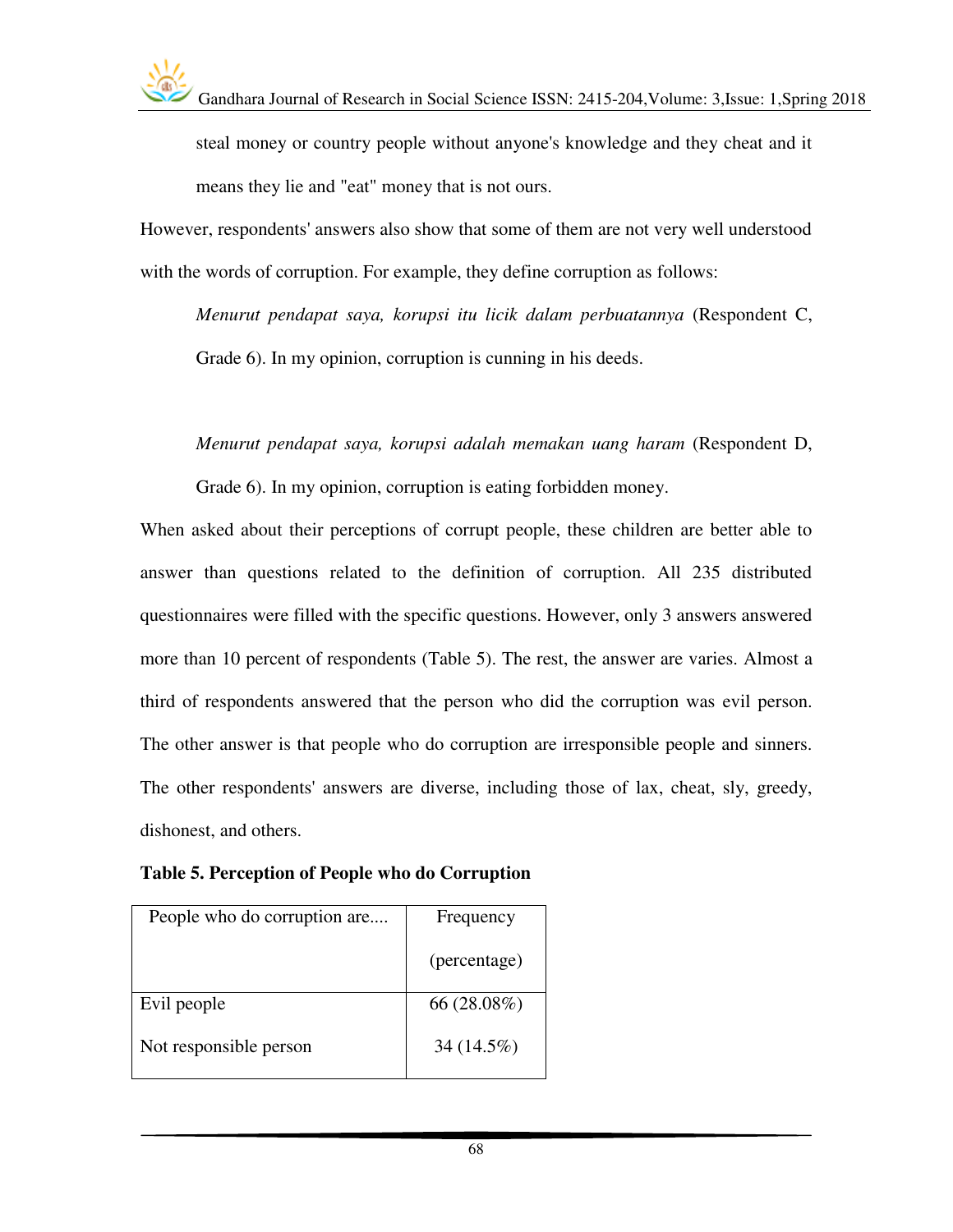

| Sinner | $26(11.06\%)$ |
|--------|---------------|
|        |               |

#### **DISCUSSION**

Of the two main questions given concerning corruption, it appears that children are not easy to interpret corruption even if all respondents reply that they have heard the word of corruption. Their answers about the definition of corruption are diverse and there are only 3 answers answered by more than 10 percent. Those three answers also represent less than 50 percent respondents (i.e., 98 respondents; 43.5 %). In other words, it can be stated that more than a half of respondents did not really understand the definition of corruption. Their diverse answers can show that although they have heard (and may often hear especially from news on television) but they have not been able to define of what corruption is.

The results of this study indicate that there is still a diverse perception of what corruption is among primary school children. Wrong interpretations of corruption must be corrected so that they understand what corruption is. Persons who engage in corruption are perceived as bad, irresponsible, unkind, and sinful. The interpretation of the attributes of the person who did the corruption is correct so it is expected that the children do not commit corruption in the future.

According to an expert in language, Dardjowidjojo (2012), the way the child determines meaning is not an easy thing. From the existing stimulus, the child must organize the stimulus and interpret it so that it gets the same meaning it gets as an adult. For example, the word corruption is known by children. The strategy used by the child to understand the meaning of corruption is to refer to things, deeds, processes, and attributes. It can be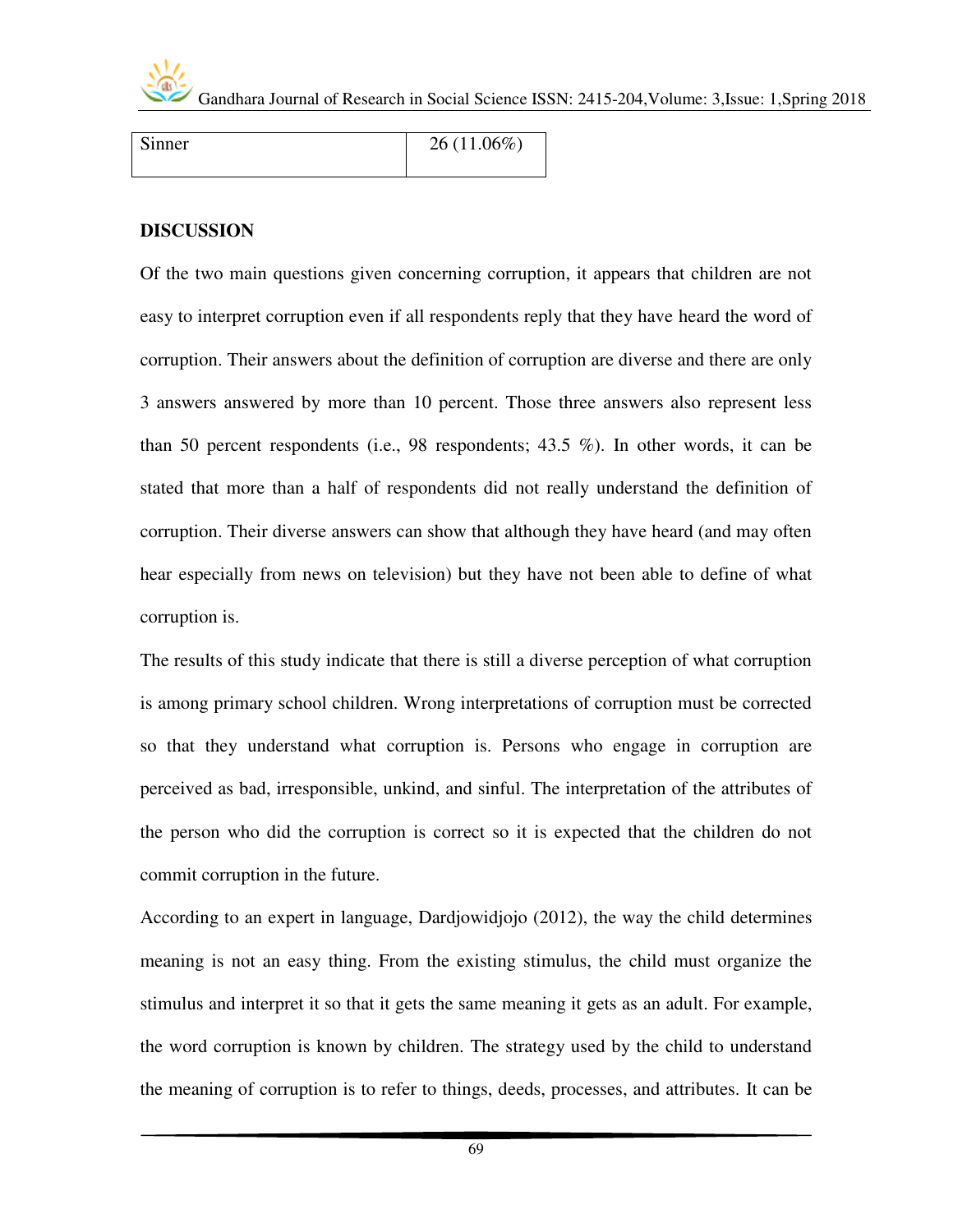

stated that it is much easier for children to describe people who do corruption than asking them to interpret corruption.

The problem of corruption is a problem all citizens have faced for a long time. Corruption becomes more systematic, organized, and its form and scope is widespread. It appears that corruption is an activity that processes over time. However, the results of research conducted by Association for Psychological Science (2017) show that current corruption can occur not because of a process, but because of a sudden opportunity. This opportunity is called the golden opportunity. Therefore, corruption needs to be regarded as a serious illness that needs to be cured in many ways, and one of them is to provide a clear understanding of corruption to children.

The results of this study provide a contribution for practitioners, especially teachers and policy makers, relating to the perception of children against corruption. For practitioners, this study provides insights for practitioners such as teachers and even for the corruption eradication commission (KPK) that proclaims anti-corruption education since elementary school. Understanding the perception of children against corruption will help practitioners continue to be able to continue giving anti-corruption materials or correct misperceptions of corruption for children in primary schools. For academics, the results of this exploration study provide the foundation for further research such as descriptive research and even research on the scale of development of children's perception of corruption.

#### **CONCLUSION AND RECOMMENDATION FOR FUTURE RESEARCH**

The aim of this research is to identify child perception toward corruption. The results show that children still have limitations in interpreting the word corruption but they can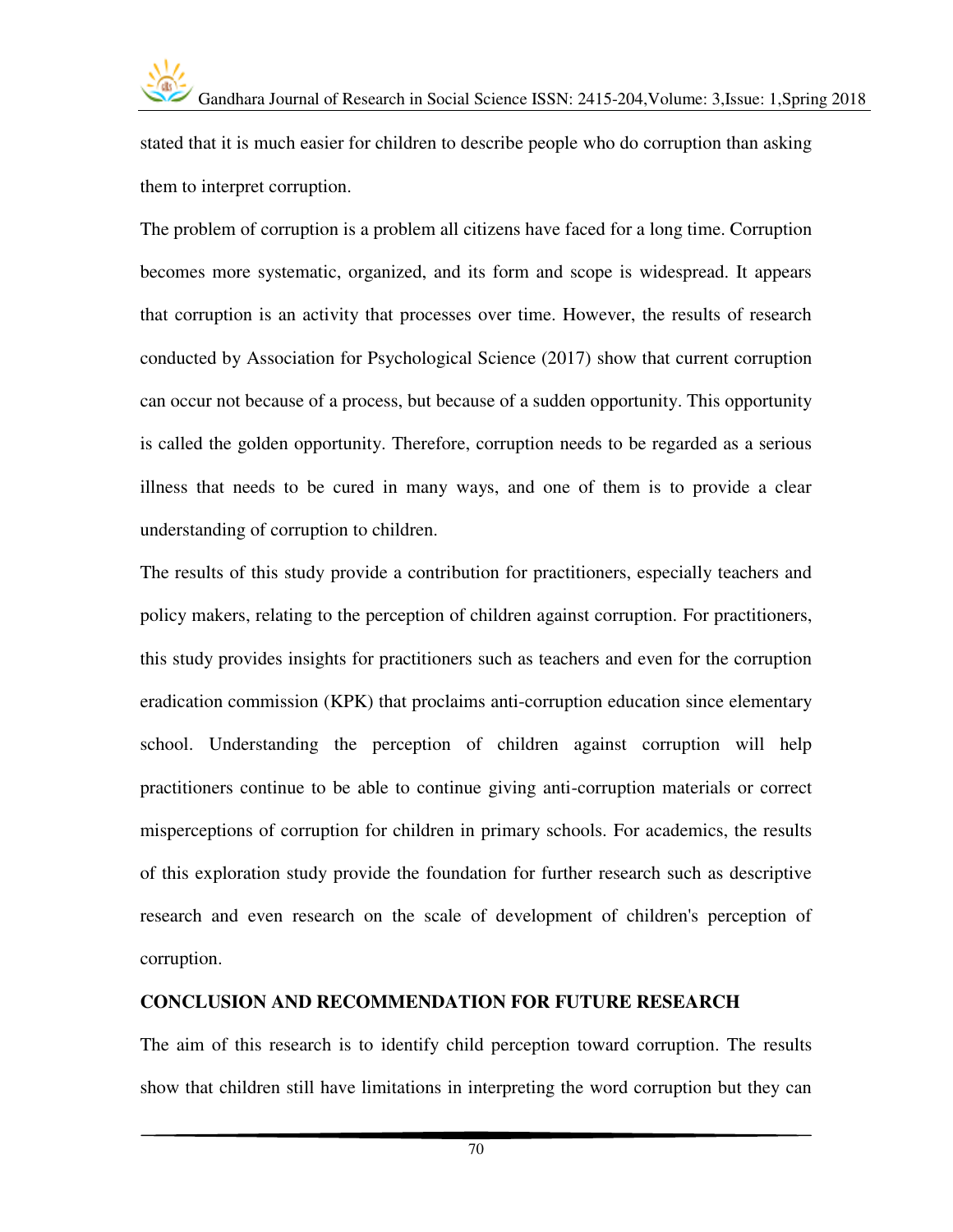better describe their perception of people who are corrupt. The results of this research, i.e., identification of children's perception of corruption, can be foundation for further research on the scale of development of children's perception of corruption. Alternatively, further research can replicate this study and compare respondents between students from public schools, private national schools, and religious-based private schools.

#### **End Notes**

Abdersson, S. and Heywood, P.M, 2009. The politics of perception: use and abuse of transparency international's approach to measuring corruption, Political Studies, 57: 746  $-767.$ 

Association for Psychological Science, 2017. When 'golden opportunity' to bribe arises, it's hard to pass up. [https://www.eurekalert.org/pub\\_releases/2017-01/afps-wo012417.php](https://www.eurekalert.org/pub_releases/2017-01/afps-wo012417.php)  15 December 2017

Blackburn, K., Bose, N., and Haque, M. (2004). Endogenous corruption in economic development. University of Nottingham, GEP Research Paper n° 2004/16.

Dardjowidjoyo, S. (2012). Psikolinguistik: Pengantar pemahaman bahasa manusia. Jakarta: Yayasan Pustaka Obor Indonesia.

De Maria, W, (2008). Measurements and markets: deconstructing the corruption perception index. International Journal of Public Sector Management, 21: 777-797, <https://doi.org/10.1108/09513550810904569>

Dick, H. and Mulholland, 2010. The politics of corruption in Indonesia. Georgetown Journal of International Affairs, XVII: 43-49.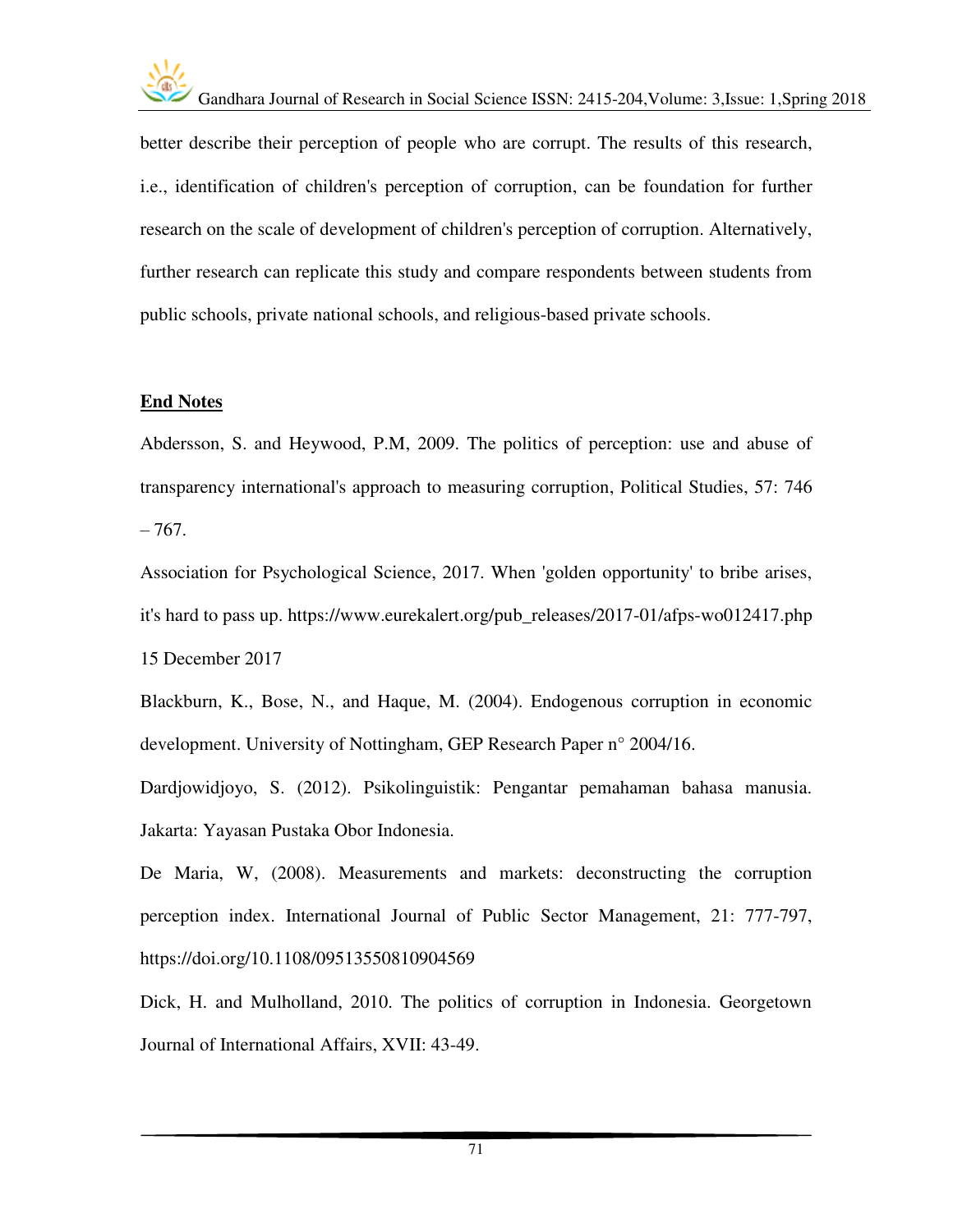Drury, A.C., Krieckhaus, J. and Lusztig, M, 2006. Corruption, democracy, and economic growth. International Political Science Review, 27: 121-136.

Lee, A. (2018). Antara korupsi dan biaya pilkada. Kompas, Rabu, 21 Februari, p.5.

McLeod, R.H, 2000. Soeharto's Indonesia: a better class of corruption. Agenda, 7: 99- 112.

Melgar, N., Rossi, M. and Smith, T.W, 2010. The perception of corruption. International Journal of Public Opinion Research, 22: 120–131, [https://doi.org/10.1093/ijpor/edp058](https://doi.org/10.1093/ijpor/edp058%2013%20December%202017)  [13 December 2017](https://doi.org/10.1093/ijpor/edp058%2013%20December%202017) 

Maulana, A. and Situngkir, H, 2013. Dynamics of the corruption eradication in Indonesia. Available at: cogprints.org/9091/1/2013-1 KPK.pdf 15 Decemebr 2017

Schiffman, L.G. and Wisenblit, J. L, 2015. Consumer Behavior. USA: Pearson.

Stulhofer, A., Kufrin, K., CalLdarovic, O., Gregurovic, M., Odak, I., Detelic, M. and Glavasevic, B. (2008). Corruption as a cultural phenomenon: expert perceptions in Croatia. Discussion Paper Series No.11., Available at [https://kops.uni](https://kops.uni-konstanz.de/bitstream/handle/123456789/11520/Corruption_Stulhofer.pdf?sequence=1)[konstanz.de/bitstream/handle/123456789/11520/Corruption\\_Stulhofer.pdf?sequence=1](https://kops.uni-konstanz.de/bitstream/handle/123456789/11520/Corruption_Stulhofer.pdf?sequence=1)  15 December 2017.

Sulistyowati, F, 2007. Pengaruh kepuasan gaji dan kultur organisasi Terhadap persepsi aparatur pemerintah daerah tentang tindak korupsi, Jurnal Akuntansi & Auditing Indonesia, 11: 47-66.

Transparency International, 2016. Corruption Perception Index 2016. Available at https://www.transparency.org/news/feature/corruption perceptions index 2017 1 February 201.